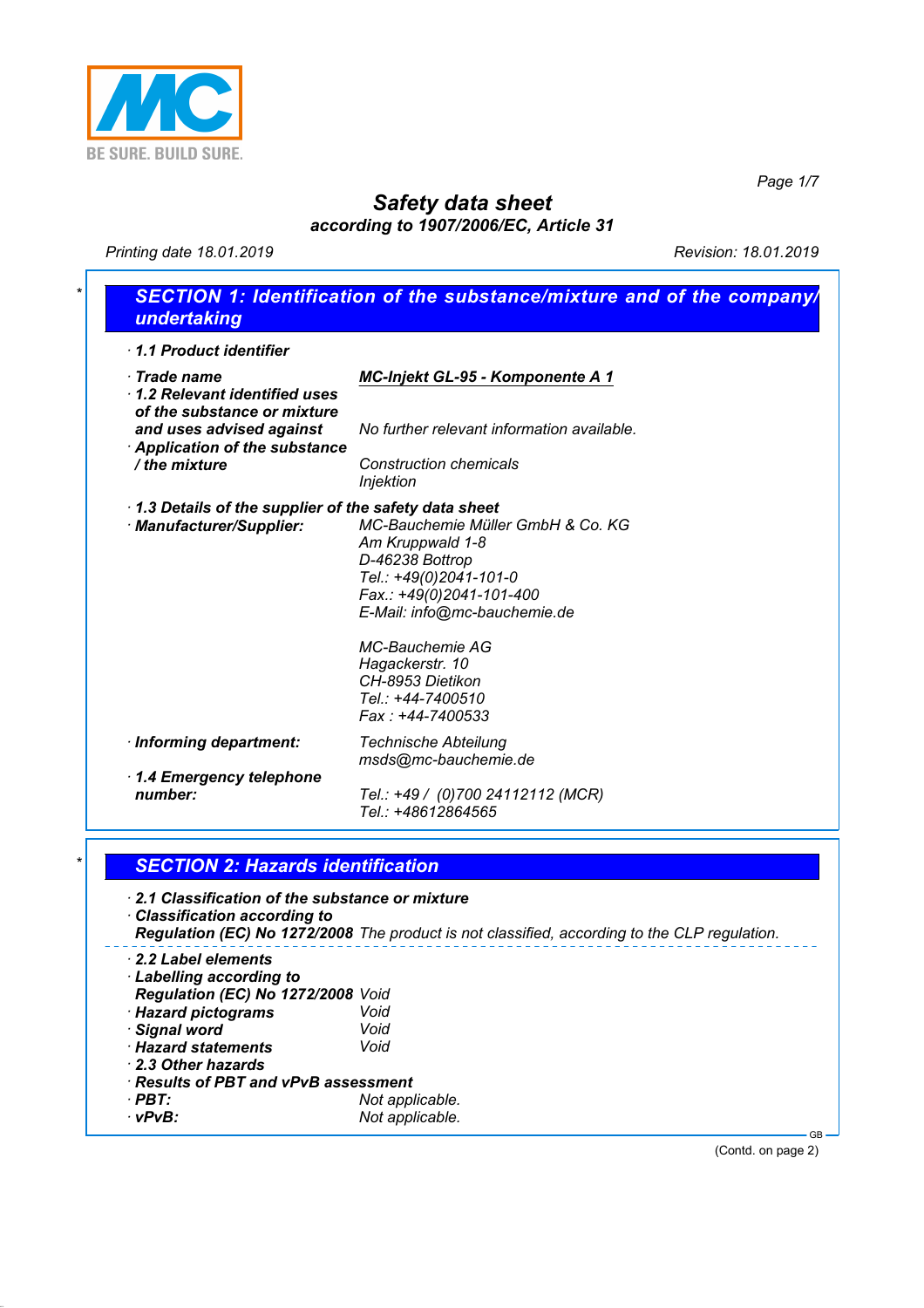

*Page 2/7*

## *Safety data sheet according to 1907/2006/EC, Article 31*

*Printing date 18.01.2019 Revision: 18.01.2019*

*Trade name MC-Injekt GL-95 - Komponente A 1*

(Contd. of page 1)

### *\* SECTION 3: Composition/information on ingredients*

- *· 3.2 Chemical characterisation: Mixtures*
- 

*· Description: Mixture of the substances listed below with harmless additions. Solution of monomeres diluted in water.*

*· Dangerous components: Void*

### *\* SECTION 4: First aid measures*

| 4.1 Description of first aid measures                       |                                                                                                   |
|-------------------------------------------------------------|---------------------------------------------------------------------------------------------------|
| <b>General information</b>                                  | No special measures required.                                                                     |
| <b>After inhalation</b>                                     | Supply fresh air.                                                                                 |
| After eye contact                                           | Rinse opened eye for several minutes under running water. If<br>symptoms persist, consult doctor. |
| <b>After swallowing</b>                                     | In case of persistent symptoms consult doctor.                                                    |
| 4.2 Most important symptoms<br>and effects, both acute and  |                                                                                                   |
| delayed                                                     | No further relevant information available.                                                        |
| 4.3 Indication of any<br><i>immediate medical attention</i> |                                                                                                   |
|                                                             | and special treatment needed No further relevant information available.                           |
|                                                             |                                                                                                   |

### *\* SECTION 5: Firefighting measures*

- *· 5.1 Extinguishing media*
- *· Suitable extinguishing agents Use fire fighting measures that suit the environment.*
- *· 5.2 Special hazards arising from the substance or mixture No further relevant information available.*
- *· 5.3 Advice for firefighters*

*· Protective equipment: No special measures required.*

### *\* SECTION 6: Accidental release measures*

*· 6.1 Personal precautions, protective equipment and emergency procedures Not required. · 6.2 Environmental precautions: Dilute with much water. · 6.3 Methods and material for containment and cleaning up: Dilute with much water. · 6.4 Reference to other sections No dangerous materials are released.*

(Contd. on page 3)

GB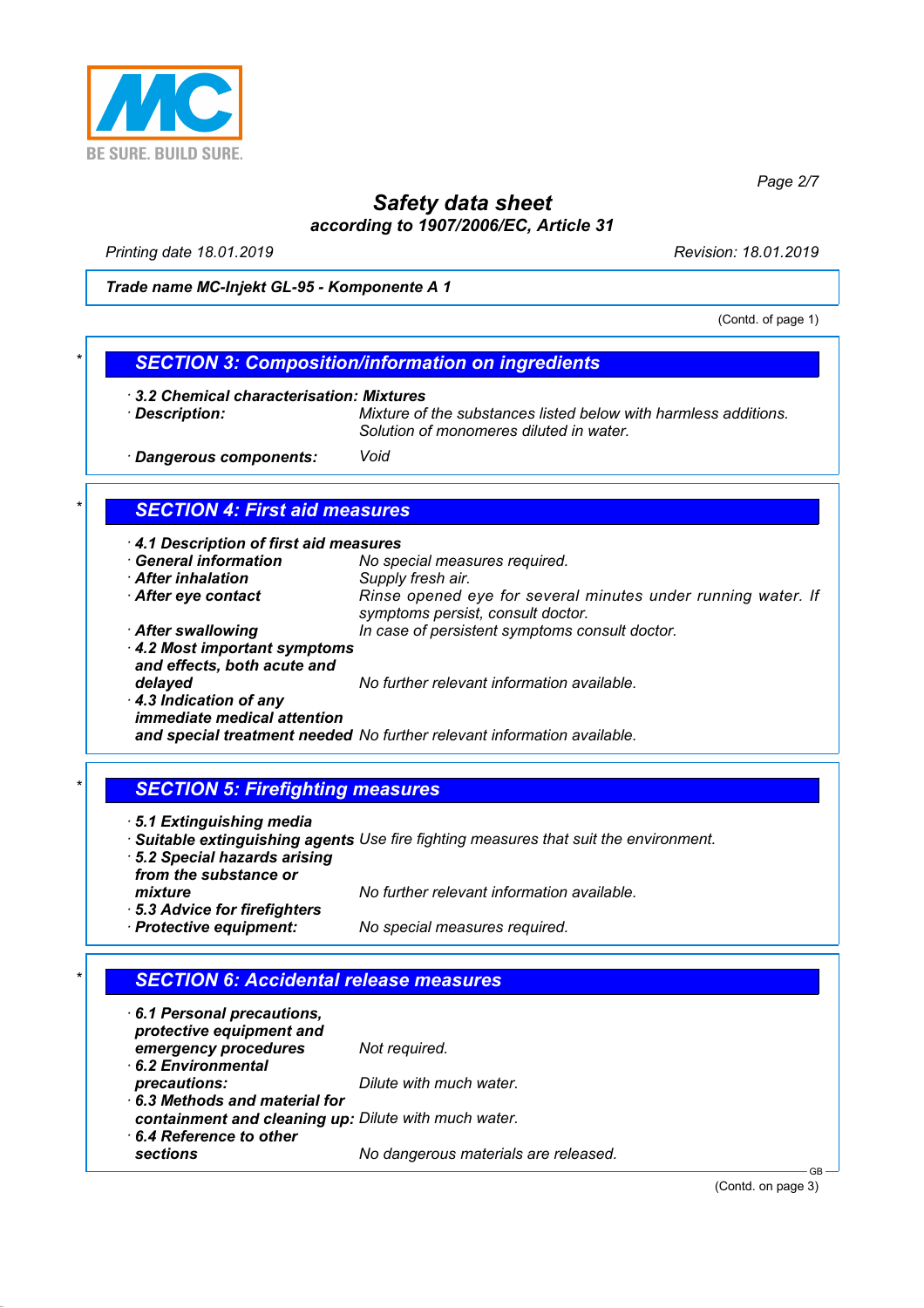

*Page 3/7*

# *Safety data sheet according to 1907/2006/EC, Article 31*

*Printing date 18.01.2019 Revision: 18.01.2019*

*Trade name MC-Injekt GL-95 - Komponente A 1*

(Contd. of page 2)

| 7.1 Precautions for safe<br>handling                                                                                                                                                  | Keep away from heat and direct sunlight.<br>Rust and any other oxydative pollutions may lead to the<br>polymerisation of component A 1.   |
|---------------------------------------------------------------------------------------------------------------------------------------------------------------------------------------|-------------------------------------------------------------------------------------------------------------------------------------------|
| · Information about protection<br>against explosions and fires: No special measures required.                                                                                         |                                                                                                                                           |
|                                                                                                                                                                                       | 7.2 Conditions for safe storage, including any incompatibilities                                                                          |
| · Storage<br>Requirements to be met by                                                                                                                                                |                                                                                                                                           |
| storerooms and containers:                                                                                                                                                            | No special requirements.                                                                                                                  |
| · Information about storage in<br>one common storage facility: Not required.<br>$\cdot$ Further information about                                                                     |                                                                                                                                           |
| storage conditions:                                                                                                                                                                   | None.                                                                                                                                     |
| 7.3 Specific end use(s)                                                                                                                                                               | No further relevant information available.                                                                                                |
|                                                                                                                                                                                       |                                                                                                                                           |
| <b>SECTION 8: Exposure controls/personal protection</b>                                                                                                                               |                                                                                                                                           |
|                                                                                                                                                                                       |                                                                                                                                           |
| $\cdot$ Additional information about<br>design of technical systems: No further data; see item 7.<br>8.1 Control parameters<br><b>Components with critical</b><br>values that require |                                                                                                                                           |
| monitoring at the workplace:                                                                                                                                                          | with critical values that have to be monitored at the workplace.                                                                          |
| · Additional information:                                                                                                                                                             |                                                                                                                                           |
| 8.2 Exposure controls<br>· Personal protective equipment                                                                                                                              |                                                                                                                                           |
| <b>General protective and</b><br>hygienic measures                                                                                                                                    | Keep away from foodstuffs, beverages and food.                                                                                            |
| · Breathing equipment:<br>· Protection of hands:                                                                                                                                      | Wash hands during breaks and at the end of the work.<br>Not required.<br>Not required.                                                    |
| · Material of gloves<br>· Penetration time of glove<br>material                                                                                                                       | The product does not contain any relevant quantities of materials<br>The lists that were valid during the compilation were used as basis. |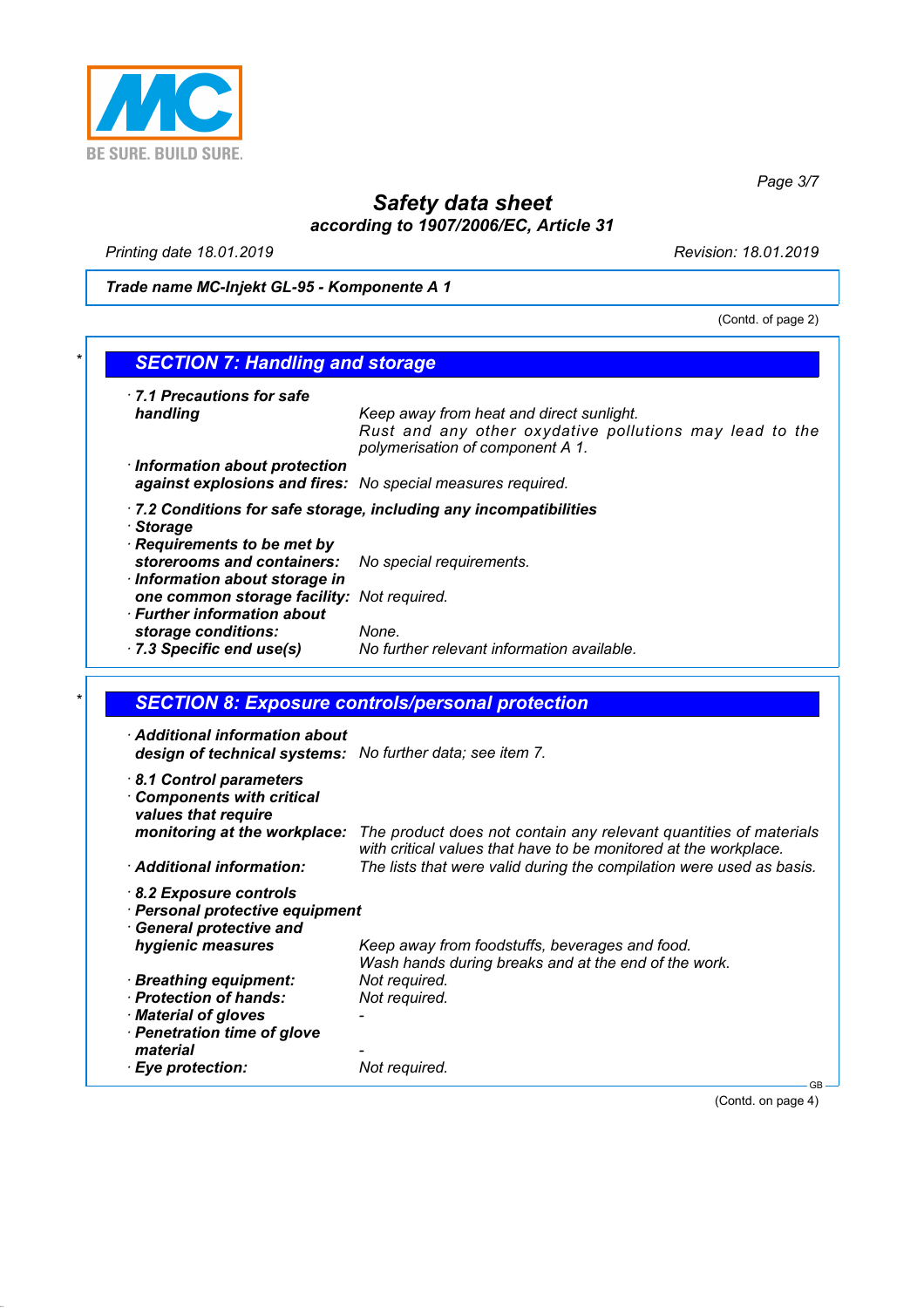

*Page 4/7*

# *Safety data sheet according to 1907/2006/EC, Article 31*

*Printing date 18.01.2019 Revision: 18.01.2019*

*Trade name MC-Injekt GL-95 - Komponente A 1*

(Contd. of page 3)

| <b>General Information</b>                                                 |                              |
|----------------------------------------------------------------------------|------------------------------|
| · Appearance:                                                              |                              |
| Form:                                                                      | Fluid                        |
| Colour:                                                                    | Blue                         |
| · Smell:                                                                   | Odourless                    |
| $\cdot$ pH-value at 20 $\degree$ C:                                        | $6.0 - 6.5$                  |
| <b>Change in condition</b><br>Melting point/freezing point: Not applicable |                              |
|                                                                            | Not applicable               |
| · Flash point:                                                             |                              |
| · Self-inflammability:                                                     | Product is not selfigniting. |
| <b>Explosive properties:</b>                                               | Product is not explosive.    |

| $\star$ | <b>SECTION 10: Stability and reactivity</b> |  |
|---------|---------------------------------------------|--|
|         |                                             |  |

| 10.1 Reactivity<br>10.2 Chemical stability                 | No further relevant information available.            |
|------------------------------------------------------------|-------------------------------------------------------|
| · Thermal decomposition /                                  |                                                       |
| conditions to be avoided:<br>10.3 Possibility of hazardous | No decomposition if used according to specifications. |
| reactions                                                  | No dangerous reactions known                          |
| 10.4 Conditions to avoid                                   | No further relevant information available.            |
| 10.5 Incompatible materials:                               | No further relevant information available.            |
| $\cdot$ 10.6 Hazardous                                     |                                                       |
| decomposition products:                                    | No dangerous decomposition products known             |

### *\* SECTION 11: Toxicological information*

*· 11.1 Information on toxicological effects · Acute toxicity acute oral toxicity: LD50 Rat: > 5310 mg/kg (OECD 423)*

| <b>ACALC COVILITY</b>       | acalc bidi toxicity. EDOU Hat. - OUTU Mighty TOEOD 420)<br>acute inhalation toxicity: not applicable<br>acute dermal toxicity: LD50 Rabbit: > 5310 mg/kg (OECD 402) |
|-----------------------------|---------------------------------------------------------------------------------------------------------------------------------------------------------------------|
| · Primary irritant effect:  |                                                                                                                                                                     |
| · Skin corrosion/irritation | Based on available data, the classification criteria are not met.                                                                                                   |
|                             | · Serious eye damage/irritation Based on available data, the classification criteria are not met.                                                                   |
| · Respiratory or skin       |                                                                                                                                                                     |
| sensitisation               | Based on available data, the classification criteria are not met.                                                                                                   |
|                             | (Contd. on page 5)                                                                                                                                                  |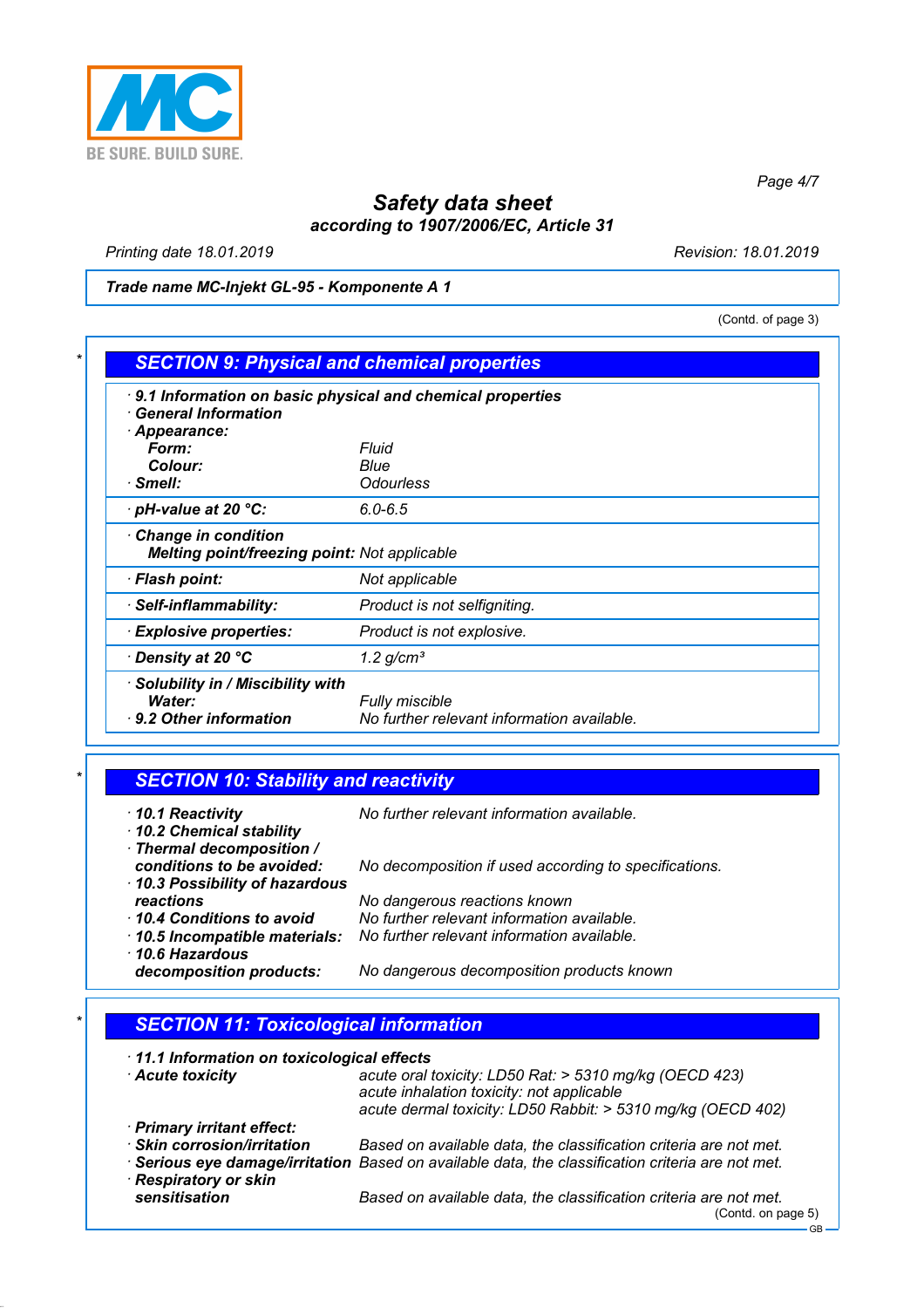

*Safety data sheet according to 1907/2006/EC, Article 31*

*Printing date 18.01.2019 Revision: 18.01.2019*

*Page 5/7*

*Trade name MC-Injekt GL-95 - Komponente A 1*

|                                           | (Contd. of page 4)                                                |
|-------------------------------------------|-------------------------------------------------------------------|
| · Repeated dose toxicity                  | $NOAEL$ : > 220 mg/kg bw/day                                      |
| CMR effects (carcinogenity,               |                                                                   |
| mutagenicity and toxicity for             |                                                                   |
| reproduction)                             | based on animal studies no carcinogen or<br>Mutagenicity:         |
|                                           | genotoxic effects                                                 |
| Germ cell mutagenicity                    | Based on available data, the classification criteria are not met. |
| · Carcinogenicity                         | Based on available data, the classification criteria are not met. |
| · Reproductive toxicity                   | Based on available data, the classification criteria are not met. |
| STOT-single exposure                      | Based on available data, the classification criteria are not met. |
| STOT-repeated exposure                    | Based on available data, the classification criteria are not met. |
| <b>Aspiration hazard</b>                  | Based on available data, the classification criteria are not met. |
|                                           |                                                                   |
| <b>SECTION 12: Ecological information</b> |                                                                   |
| $\cdot$ 12.1 Toxicity                     |                                                                   |
| Aquatic toxicity:                         | No further relevant information available.                        |
| 12.2 Persistence and                      |                                                                   |
| degradability                             | Biodegradibility: 99%                                             |

*· 12.3 Bioaccumulative*

*method: DOC; Die Away Test – OECD 301 A readily biodegradable*

*No further relevant information available. · 12.4 Mobility in soil No further relevant information available. · Ecotoxical effects: Acute toxicity towards fish: LC50 Brachydanio rerio: > 298 mg/l / 96 h method: OECD 203*

> *Acute toxicity Daphnia magna: EC50 Daphnia magna: > 292 mg/l / 48 h method: OECD 202*

*Alga Growth inhibition: ErC50 Pseudokirchneriella subcapitata: 6.2 mg/l / 72 h ErC 10 Pseudokirchneriella subcapitata: 1.4 mg/l / 72 h method: OECD 201*

*Toxicity towards Bacteria: EC50: 7190 mg/l; NOEC: 372 mg/l (OECD 209)*

*· Additional ecological information:*

| $\cdot$ General notes:                 | Do not allow undiluted product or large quantities of it to reach |
|----------------------------------------|-------------------------------------------------------------------|
|                                        | ground water, water bodies or sewage system.                      |
| 425 Deguite of DDT and vDvD accessment |                                                                   |

*· 12.5 Results of PBT and vPvB assessment* The substance is readily biodegradable and has no *bioaccumulation potential. · vPvB: Therefore no classification.*

(Contd. on page 6)

GB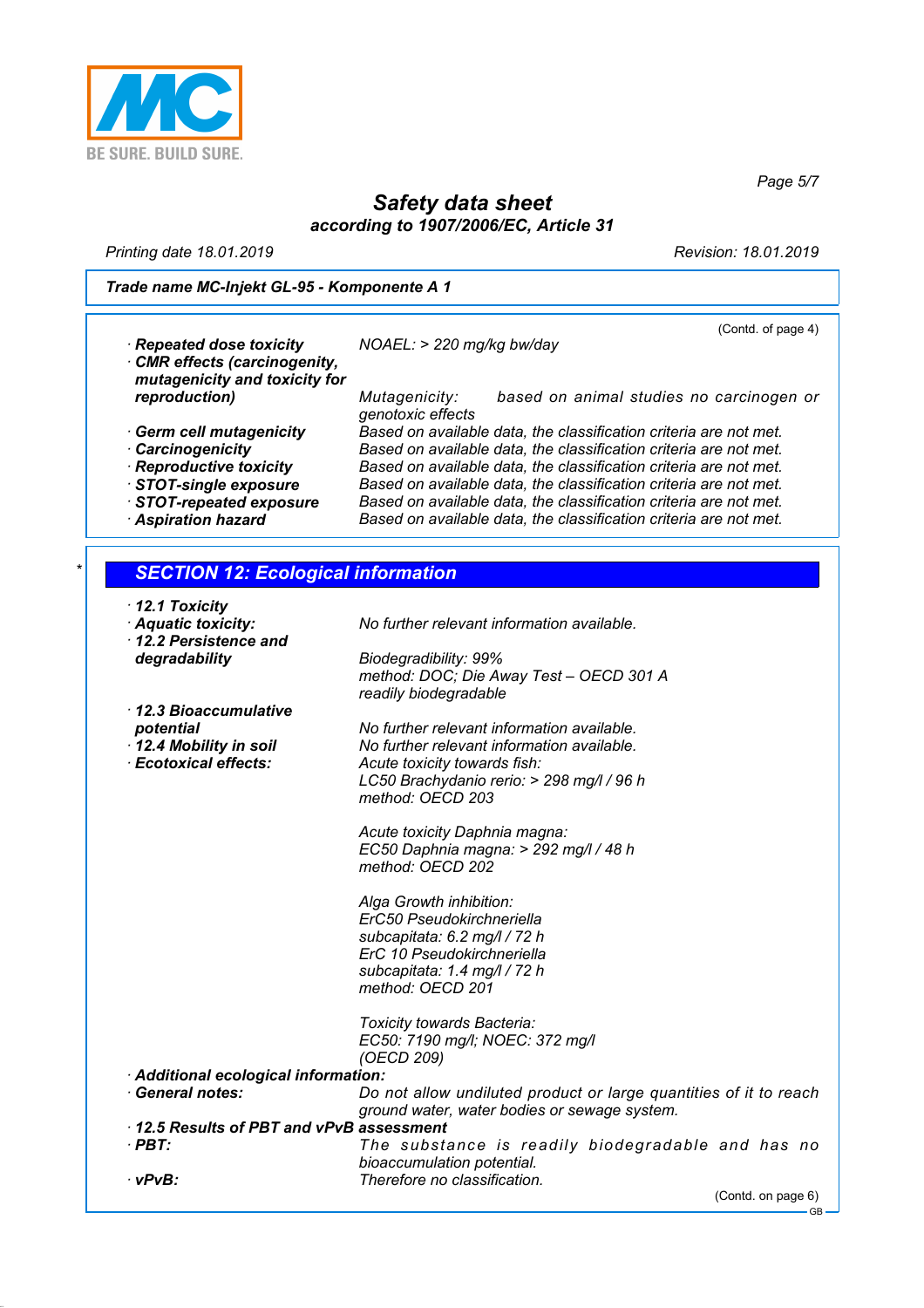

*Page 6/7*

# *Safety data sheet according to 1907/2006/EC, Article 31*

*Printing date 18.01.2019 Revision: 18.01.2019*

#### *Trade name MC-Injekt GL-95 - Komponente A 1*

*· 12.6 Other adverse effects No further relevant information available.*

(Contd. of page 5)

### *\* SECTION 13: Disposal considerations*

*· 13.1 Waste treatment methods*

*· Recommendation Must not be disposed of together with household garbage. Do not allow product to reach sewage system. The already polymerisated product MC-Injekt GL 95 can be disposed off with household garbage.*

|        | · European waste catalogue                                            |                                                                                                       |
|--------|-----------------------------------------------------------------------|-------------------------------------------------------------------------------------------------------|
|        | 16 00 00 WASTES NOT OTHERWISE SPECIFIED IN THE LIST                   |                                                                                                       |
|        | 16 10 00 aqueous liquid wastes destined for off-site treatment        |                                                                                                       |
|        | 16 10 02 aqueous liquid wastes other than those mentioned in 16 10 01 |                                                                                                       |
|        | · Uncleaned packagings:                                               |                                                                                                       |
|        | · Recommendation:                                                     | Empty contaminated packagings thoroughly. They can be recycled<br>after thorough and proper cleaning. |
| agent: | · Recommended cleaning                                                | Water, if necessary with cleaning agent.                                                              |

### *\* SECTION 14: Transport information*

| $-14.1$ UN-Number<br>· ADR, ADN, IMDG, IATA                                | Void               |
|----------------------------------------------------------------------------|--------------------|
| 14.2 UN proper shipping name<br>· ADR, ADN, IMDG, IATA                     | Void               |
| 14.3 Transport hazard class(es)                                            |                    |
| $\cdot$ ADR, ADN<br>· Class                                                | Void               |
| · IMDG, IATA<br>· Class<br>· Label                                         | Void               |
| 14.4 Packing group<br>· ADR, IMDG, IATA                                    | Void               |
| 14.5 Environmental hazards:<br>· Marine pollutant:                         | No                 |
| 14.6 Special precautions for user                                          | Not applicable.    |
| 14.7 Transport in bulk according to Annex II<br>of Marpol and the IBC Code | Not applicable.    |
|                                                                            | (Contd. on page 7) |

GB